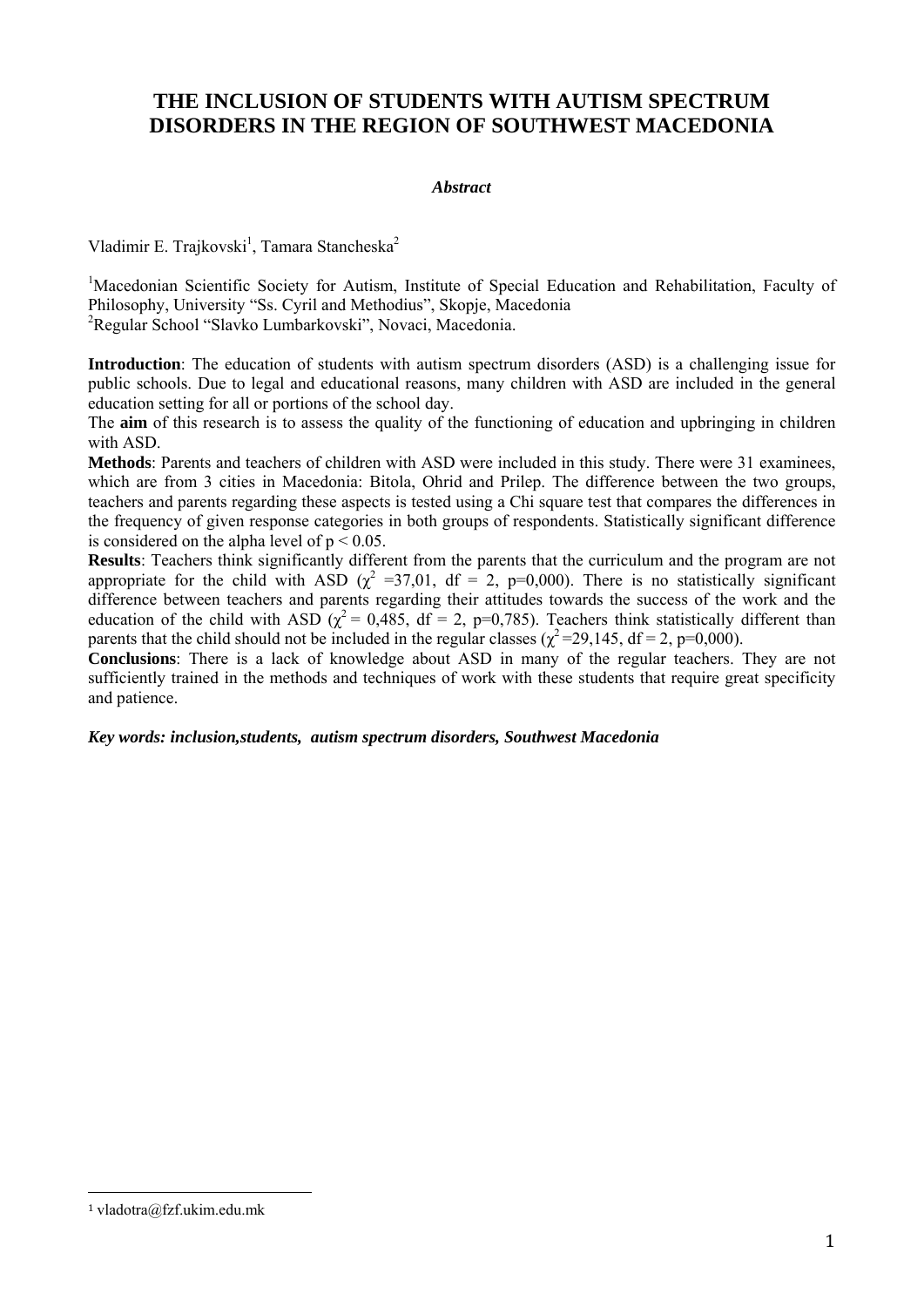## **Introduction**

Autism is a neurobiological disorder of development within the brain, which causes discrepancies or differences in the way information is processed, and directly affects an individual's ability to comprehend and communicate. The educational inclusion of students with autism spectrum disorders and other developmental disabilities has been a fiercely controversial topic (Harrower, 1999). There has been an increasing trend to include students with autism and other disabilities in general education classrooms along with their typically developing peers (McDonnell, 1998). This trend has stemmed largely from theoretical arguments related to social development and legal issues related to the civil rights movement. Pupils with ASD are viewed as more difficult to effectively include than pupils with other special educational needs (SEN) (House of Commons Education and Skills Committee, 2006) and research indicates that they are more likely to be excluded from school than most other groups of learners (Department for Education and Skills, 2006).

Children with ASD often experience difficulty concentrating and understanding social rules (Humphrey, 2008) and this could lead to teachers reprimanding them for unacceptable behaviour, when in fact this behaviour is a part of their disorder. This questions the reasons why children with ASD are more likely to be excluded. It is unclear whether the characteristics of children with ASD, leads to exclusion, or society and teachers' reactions towards them. A lack of inclusion for pupils with ASD could be leading to the lower attainment of these children.

The inclusion of children with ASD is different to that of children with other SEN due to the specific traits of children with ASD. Children with ASD may not have this sense of belonging due to their difficulties in social communication and forming relationships (Cumine, Dunlop and Stevenson, 2010). Child specific characteristics affect inclusion and its success (Jones and Frederickson, 2010); therefore, children with ASD may face increased difficulties with inclusion due to their individual differences (Kluth, 2003). ASD is a hidden disability, less easily recognised than physical disabilities (Briggs, 2012); therefore, teachers and other pupils may overlook the difficulties that children with ASD experience. The genetic link between parents and children with ASD leads to many parents of children with ASD experiencing traits of ASD themselves (Wolff, 2004). This affects the inclusion of children with ASD, as parental knowledge, experience and involvement are important factors in successful inclusion (Gibb et al., 2007). The level to which parents of children with ASD are able to be involved may be limited; therefore, this limits the inclusion of children with ASD. Harmes (2015) explains that the success of tribunals regarding children with ASD is dependent upon the tenacity of the child's parents. Consequently, if problems arise with the inclusion of a child with ASD, the genetic link may create a barrier to the success of the appeal.

Evaluation of teacher training programmes for teachers working with pupils with ASD have found that training can result in increased awareness of ASD (Leblanc, Richardson, & Burns, 2009) alongside a significant improvement in the classroom behaviour of pupils with ASD and reduced teacher stress (Probst & Leppert, 2008). In terms of SEN more generally, training can also result in teachers having a more positive attitude towards inclusion (Horrocks, White, & Roberts, 2008). This is important as positive attitudes toward inclusion are cited as a second important prerequiste to successful inclusion of pupils with ASD. Direct experience of inclusion can also raise positive attitudes (Avramidis, Bayliss, & Burden, 2000), particularly with pupils with ASD (McGregor  $\&$ Campbell, 2001). However, many teachers still feel that additional support from a teaching assistant (TA) is important, not only for the pupil with ASD, but for their peers as well (Sincz, 2004).

To educate students with ASD, teachers require an understanding of the unique cognitive, social and behavioural characteristics of this population, and of their individual students (Simpson, 2004). These characteristics may include, but are not limited to, disordered receptive and expressive language skills, sensory processing challenges including the processing of multiple sensory stimuli, difficulty in combining or integrating ideas, difficulty with interpreting the meaning or relationships between events, and a pronounced resistance to unpredictability and change (Mesibov, Adams and Shea, 2006). Because of these multiple challenges, engaging and educating students on the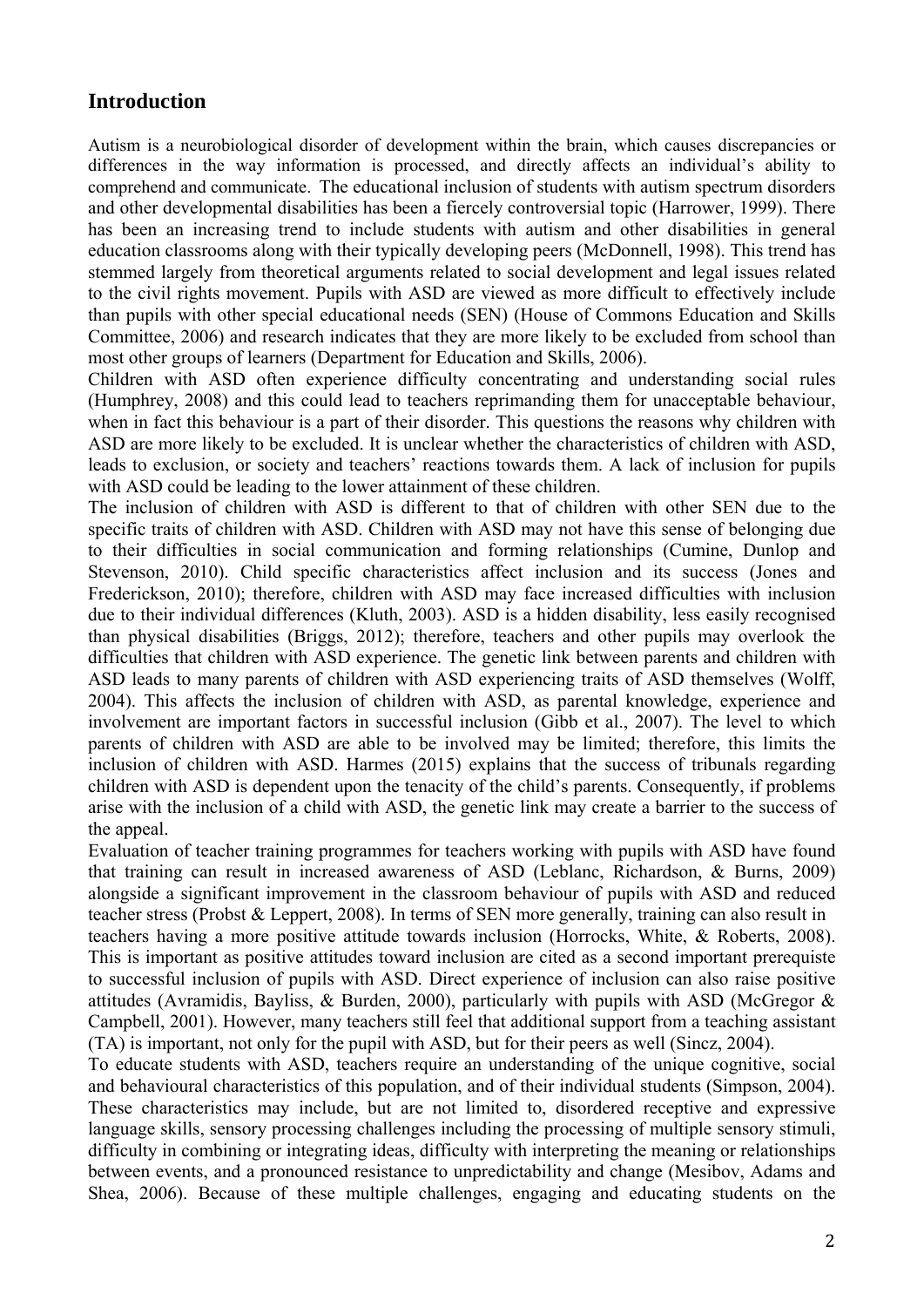spectrum can be particularly difficult (Simpson, deBoer-Ott and Smith-Myles, 2003). It has been recognised that teachers with a positive attitude, high levels of experience and specialist ASDspecific training, are required for the effective inclusion of students with ASD within mainstream educational institutions (Roberts, Keane and Clark, 2008).

The **aim** of this research is to assess the quality of the functioning of education and upbringing in children with ASD.

# **Methods**

#### **Hypotheses of the Study**

This study was designed to answer the following questions. General hypothesis was that the education of children with autism in regular schools should be improved due to insufficient training and knowledge of working with a child with autism by the regular teacher.

Sub-hypotheses of the study were:

- 1. Teachers and parents believe that the curriculum and program are appropriate to the child's abilities.
- 2. Teachers and parents think that the work and education of the child with ASD is successful.
- 3. Teachers and parents believe that pupils with ASD show success in the teaching subjects.
- 4. Teachers and parents consider that children with ASD can be included in regular classes.
- 5. Teachers and parents think that children with ASD agree well with their peers.
- 6. Teachers and parents believe that children with ASD are well accepted by peers from the school.

#### **Sample**

The participants in this research were recruited from regular schools in the region of southwest Macedonia. This research covered 2 groups of respondents: parents of children with ASD, and teachers of children with ASD. The two groups consist of 31 examinees and they come from three cities in southwest region of Macedonia: Bitola, Ohrid and Prilep. Children with ASD were from 11 different primary schools. The survey was conducted by filling in questionnaires by both groups of respondents, teachers and parents of children with ASD.

#### **Instrumentation**

This survey was conducted by completing 2 questionnaires:

1. The questionnaire to parents who have a child with ASD included in regular school. This questionnaire consists of 16 questions, of which two were demographic type, two open questions that require descriptive response, and the remaining twelve were from closed-type questions. The questionnaire contains questions that assess attitudes of parents regarding the quality of education and educational process of the school in which the child learns, assessment of the work of teachers, assessment of inclusion and acceptance of the child with autism, as well as the specific problems and challenges parents of a child with an autistic spectrum of disorders were facing.

2. The questionnaire to teachers who teach children with ASD. This questionnaire consists of 18 questions, two of which were of demographic type, six were open questions requiring a descriptive response, and the remaining ten were from closed-type questions. The questionnaire contains questions that assess teachers' perception regarding the difficulty faced by the children with autism, the quality of education and educational process of the school in which the child learns, assessment of curriculum and their own retraining, assessment of involvement and acceptance of the child in inclusion, as well as to the specific problems and challenges they face.

#### **Statistical data analysis**

The data obtained by this research were coded and entered in the SPSS for Windows 20.0 version. Furthermore, for the needs of this research, a descriptive analysis was performed, which examined the frequencies and the mean values of the received responses. Descriptive analysis included a percentage distribution of a given category of responses. The difference between the two groups, teachers and parents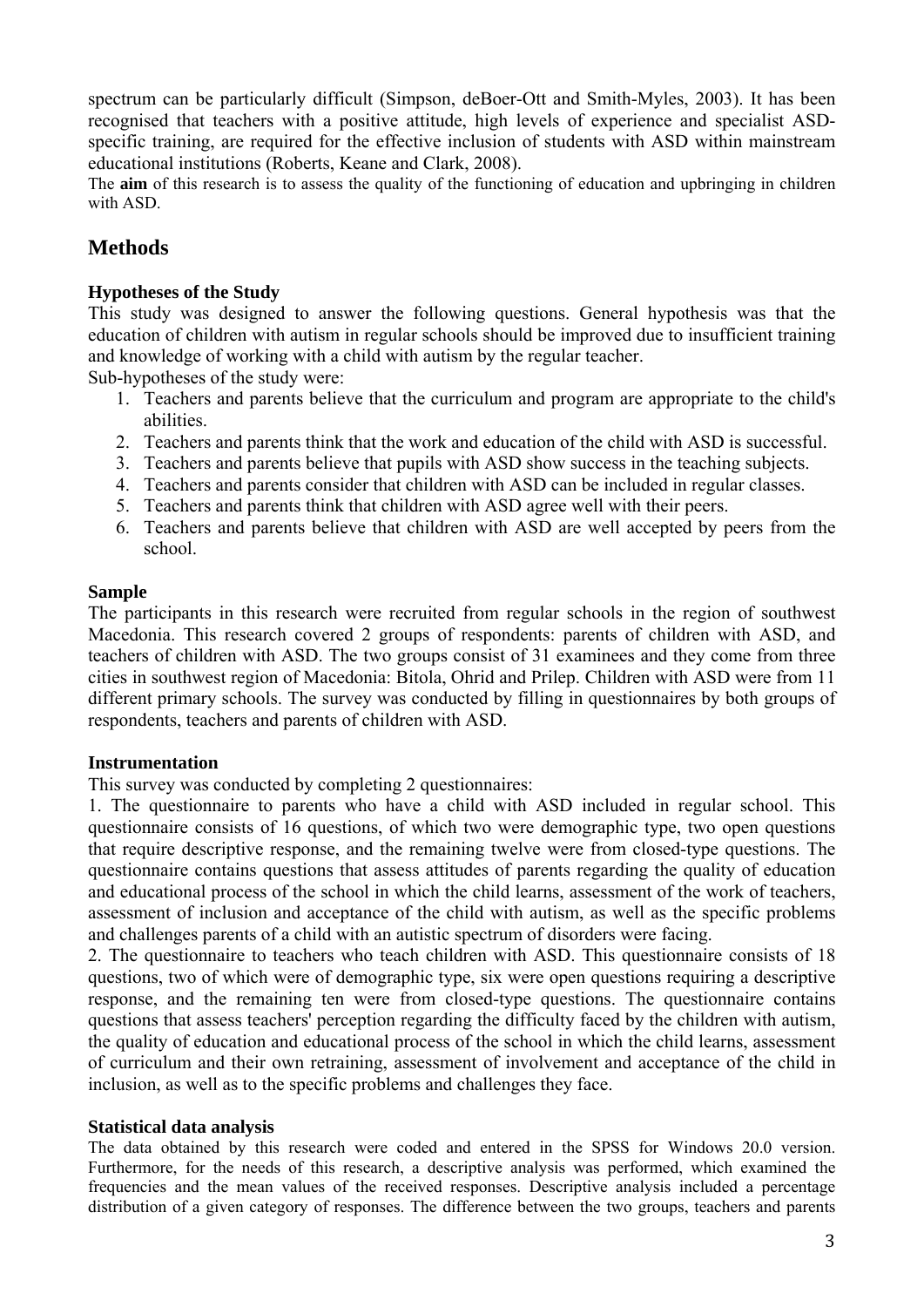regarding these aspects is tested using a Chi square test that compares the differences in the frequency of given response categories in both groups of respondents. Where it was not appropriate to use Chi square test (because of the presence of fields with frequencies less than 5), the so-called Yates's correction Chi square test was used (Yates, 1934). Statistically significant difference is considered on the alpha level of  $p < 0.05$ .

# **Results**

We made comparative analysis of the obtained data in this research in order to compare attitudes and differences in attitudes between parents and teachers in terms of education, the success in education of children with ASD, and acceptance in the school environment. Although the part of the questions that are being compared are not identical for the two groups of respondents, they are homogeneous, i.e. referring to the same dimension, the same aspect of the involvement of children with ASD in the educational process.

When testing hypothesis 1, i.e. teachers and parents attitudes about "the adequacy of the curriculum and the program according to the capabilities and abilities of the child", the results of the answers to this question in the form of the frequency of responses in the given categories are given in the Table 1.

**Table 1. Contingency table on the appropriateness of the curriculum and program according to the capabilities and abilities of the child** 

|                 | <b>Yes</b> | N <sub>0</sub> | I don't know | <b>Total</b> | Yates' | df | D     |
|-----------------|------------|----------------|--------------|--------------|--------|----|-------|
|                 |            |                |              |              | Chi    |    |       |
|                 |            |                |              |              | square |    |       |
| <b>Teachers</b> |            | 26             |              | 31           |        |    |       |
|                 |            |                |              |              |        |    |       |
| <b>Parents</b>  | 19         |                | 10           | 31           | 37.01  | 2  | 0.001 |
|                 |            |                |              |              |        |    |       |
| <b>Total</b>    | 19         | 28             |              | 62           |        |    |       |

The difference in responses between the two groups of respondents was tested using the Chi square test with Yates correction due to the presence of fields with a frequency less than 5. This result shows that there is a statistically significant difference between teachers and parents in terms of their attitudes about the appropriateness of the curriculum and program according to the abilities of the child. The teachers considerably thinks that the curriculum and the program are not suitable for the child with ASD, while the parents significantly have the opposite attitude ( $p \le 0.01$ ). With this finding, we concluded that hypothesis 1 is rejected.

Hypothesis 2 was regarding teachers' attitudes and "the success of the work and education of the child with ASD". The results of the answers to this question in the form of the frequency of responses in the given categories are given in Table 2.

|            | Table 2. Contingency table for the success of the work and the education of the child with |  |  |  |  |  |  |
|------------|--------------------------------------------------------------------------------------------|--|--|--|--|--|--|
| <b>ASD</b> |                                                                                            |  |  |  |  |  |  |

|                 | Yes | N <sub>0</sub> | I don't know | <b>Total</b> | Yates'<br>Chi<br>square | df | p     |
|-----------------|-----|----------------|--------------|--------------|-------------------------|----|-------|
| <b>Teachers</b> | 16  |                | U            | 31           |                         |    |       |
| <b>Parents</b>  | 20  | 4              |              | 31           | 0.485                   | 2  | 0.785 |
| <b>Total</b>    | 26  |                |              | 62           |                         |    |       |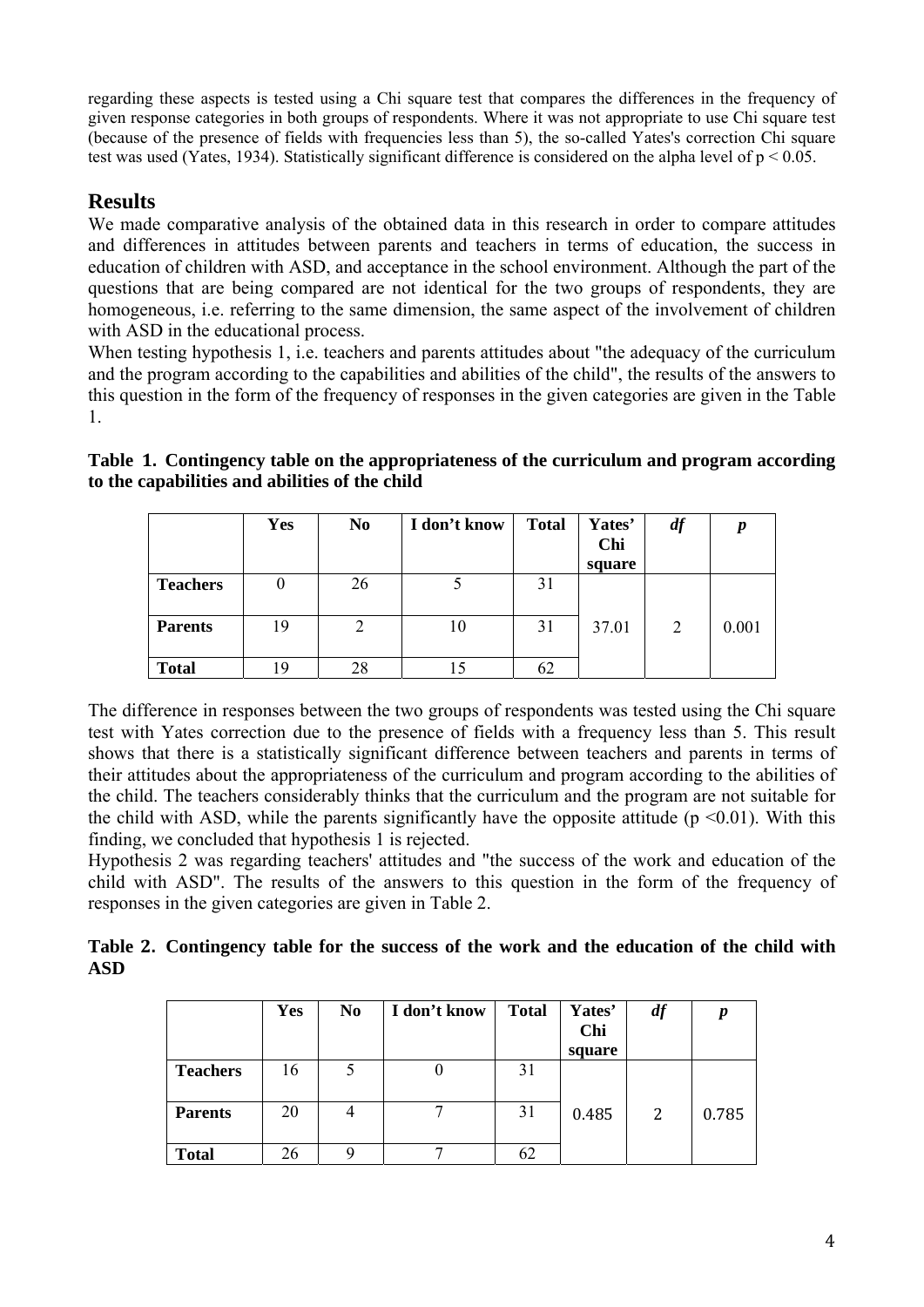The difference in responses between the two groups of respondents was tested using Chi square test with Yates correction due to the presence of fields with a frequency less than 5. This result shows that there is no statistically significant difference between teachers and parents regarding their attitudes towards the success of the work and the education of the child with ASD ( $p > 0.05$ ). With this finding the conclusion is that hypothesis 2 is accepted.

Hypothesis 3 was about teachers' and parents' attitudes regarding "the success of the teaching subjects according to the needs of the child with ASD". The results of the answers to this question in the form of the frequency of responses in the given categories are given in the following Table 3.

| Table 3. Contingency table for the success of the teaching subjects according to the needs of |  |  |  |
|-----------------------------------------------------------------------------------------------|--|--|--|
| the child with ASD                                                                            |  |  |  |

|                 | Yes | N <sub>o</sub> | I don't know | <b>Total</b> | Yates'<br>Chi | df             | n     |
|-----------------|-----|----------------|--------------|--------------|---------------|----------------|-------|
|                 |     |                |              |              | square        |                |       |
| <b>Teachers</b> | 16  | 5              |              | 31           |               |                |       |
| <b>Parents</b>  | 11  | 8              |              | 31           | 3.548         | $\overline{2}$ | 0.182 |
| <b>Total</b>    | 27  | 13             |              | 62           |               |                |       |

The difference in responses between the two groups of subjects was tested using the Chi square test with Yates correction due to the presence of fields with a frequency of less than 5. This result shows that there is no statistically significant difference between the teachers and the parents regarding their attitudes towards the success of the teaching subjects according to the needs of the child with ASD ( $p > 0.05$ ). The two groups most of the time consider that they have success in the teaching subjects according to the needs of the child with ASD. It can be concluded that hypothesis 3 is accepted.

Hypothesis 4 tests the teachers' and parents' attitudes about "involving the child with ASD in regular teaching". The results of the answers to this question in the form of the frequency of responses in the given categories are given in the table 4.

|                 | Yes      | N <sub>0</sub> | I don't know | <b>Total</b> | Yates'<br>Chi<br>square | df |       |
|-----------------|----------|----------------|--------------|--------------|-------------------------|----|-------|
| <b>Teachers</b> | $\theta$ | 26             |              | 31           |                         |    |       |
| <b>Parents</b>  | 13       | 4              | 14           | 31           | 29.145                  | 2  | 0.001 |
| <b>Total</b>    | 13       | 30             | 19           | 62           |                         |    |       |

**Table 4. Contingency table about involving the child in regular classes** 

The difference in responses between the two groups of participants was tested using the Chi square test with Yates correction due to the presence of fields with a frequency smaller than 5. This result shows that there is a statistically significant difference between teachers and parents regarding their attitudes to the child's inclusion in regular classes ( $p \le 0.01$ ). Teachers considerably think that the child should not be included in the regular classes, while the parents considerably think that their child is ready for inclusion in the regular classes. With this finding hypothesis 4 is rejected.

Hypothesis 5 is about the attitude of teachers and parents regarding "how well the child agrees with the peers of the class". The results of the answers to these questions in the form of the frequency of responses in the given categories are given in the table 5.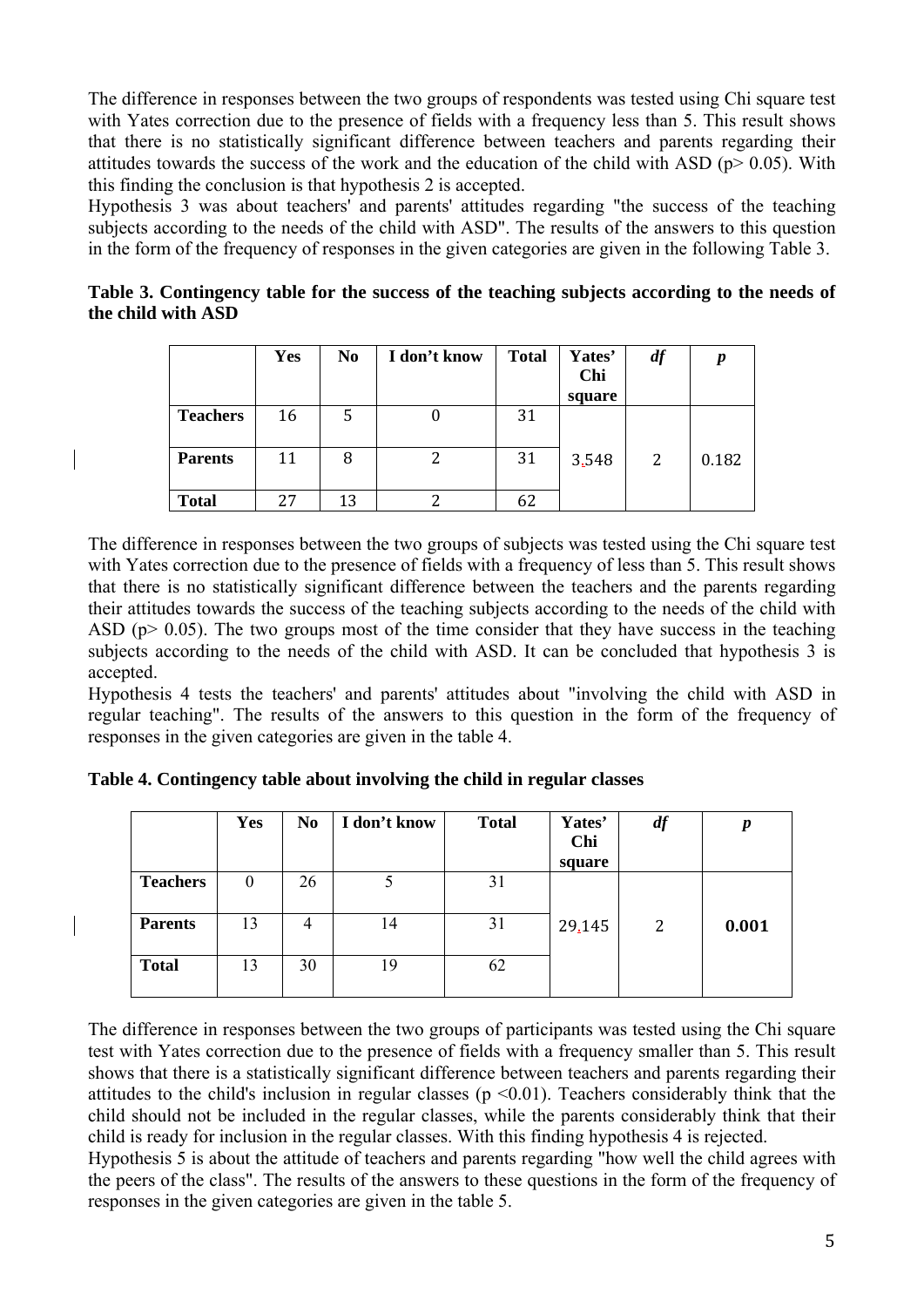### **Table 5. Contingency table about whether a child agrees well with peers**

|                 | Yes | N <sub>0</sub> | I don't know | <b>Total</b> | Yates'<br>Chi<br>square | df | p     |
|-----------------|-----|----------------|--------------|--------------|-------------------------|----|-------|
| <b>Teachers</b> |     | 22             | 4            | 31           |                         |    |       |
| <b>Parents</b>  | 18  |                | 12           | 31           | 26.175                  | 2  | 0.000 |
| <b>Total</b>    | 23  | 13             | 16           | 62           |                         |    |       |

The difference in responses between the two groups of respondents was tested using the Chi square test with Yates correction due to the presence of fields with a frequency of smaller than 5. This result shows that there is a statistically significant difference between teachers and parents regarding their attitudes about how much the child agrees with the peers in the school. At the same time, the teachers think that the child disagrees with the peers in the school, that the appearance of inadequate behavior negatively influences the relations with the peers, while the parents considerably more in their opinion that their child agrees well with the peers of the school ( $p \le 0.01$ ). We can conclude that hypothesis 5 is rejected.

When testing Hypothesis 6, i.e. teachers' and parents' attitudes regarding "how well a child is accepted by peers from the class". Although the determination of the answer was clear, some of the answers did not clearly indicate the category to which they belonged or included positive and negative elements, because the results of the analysis of this issue should be taken with reserve. The results of the answers to this question in the form of the frequency of responses in the given categories are given in the following table 6.

|                 | <b>Yes</b> | N <sub>o</sub> | I don't know | <b>Total</b> | Yates'<br><b>Chi</b><br>square | df | $\boldsymbol{p}$ |
|-----------------|------------|----------------|--------------|--------------|--------------------------------|----|------------------|
| <b>Teachers</b> | 18         | 9              |              | 31           |                                |    |                  |
| <b>Parents</b>  | 22         |                | 8            | 31           | 5.875                          | 2  | 0.053            |
| <b>Total</b>    | 30         | 10             | 12           | 62           |                                |    |                  |

**Table 6. Contingency table about whether a child is well accepted by peers** 

The difference in responses between the two groups of subjects was tested using the Chi square test with Yates correction due to the presence of fields with a frequency of less than 5. This result shows that there is no statistically significant difference between teachers and parents regarding their attitudes about how well a child is accepted by peers in the school, with both groups considerably to the extent that the child is well accepted by the peers in the school ( $p > 0.05$ ). Hypothesis 6 is accepted.

### **Discussion**

As some students with ASD present with unique combinations of mental, social and behavioural challenges in varying degrees, one might expect that full inclusion of these students in mainstream schools still present considerable challenges. Much has been written about the inclusion of students with ASD in mainstream schools from an operational perspective, illustrating best practice to address the behavioural, therapeutic and educational needs of students with ASD (Busby, Ingram, Bowron, et al., 2012; Coman, Alessandri, Gutierrez, et al., 2013).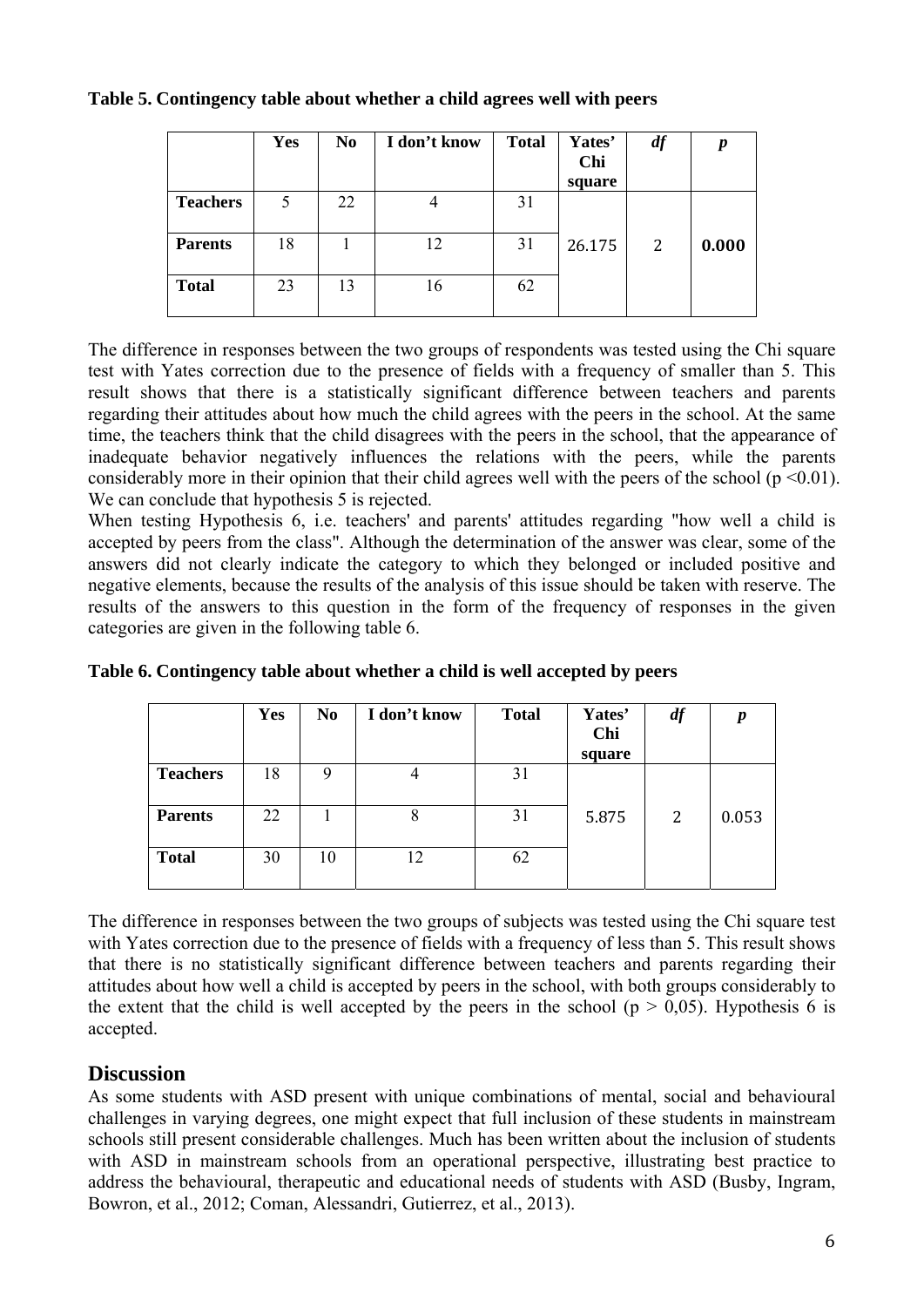The process of inclusion in Macedonia started in 1998. The fact that our teachers in that time felt the need of establishing appropriate inclusive methodology, technology and strategies in the inclusive practice imposed initiation of activities for education of teachers in regular schools through realization of project activities aimed to apply inclusive practice (Jachova, 2004).

There is a lack of studies regarding the process of inclusion of pupils with ASD in Macedonia. It is a real challenge for the practitioners, parents and stakeholders in our community.

Inclusion is a transformation of the attitudes of people, schools, the system and the society. Inclusive education involves involvement of all children in teaching and extracurricular activities in the field. Inclusive education provides an approach that meets the learning needs of all students in one educational system. His principles are based on the fundamental principles of the Convention on the Rights of the Child. Inclusive education aims to create systems that are flexible and offer sufficient support to meet the needs of various students of different backgrounds in regular schools and classrooms. The implementation of inclusive education at the national level is supported by several other international agreements. For example, the 2007 Convention on the Rights of Persons with Disabilities states that the right to education is realized when persons with disabilities have access to inclusive, quality and affordable primary and secondary education on an equal footing, as well as those who live in their communities and have the right to a free-of-charge education and have the right to study in their mother tongue in kindergartens. In addition, teaching in mother tongue is regulated in the Law on Primary Education (Јачова et al., 2002).

Combinations of methods for working with pupils with ASD are used in order to meet their needs and to use the educational potentials. Montessori's method of work and Montessori's materials are used in work with children with autism, individually in acquiring knowledge to meet basic everyday needs. Also, these materials can be used in the adoption of new knowledge in the subjects Macedonian, Mathematics and Natural Sciences. Every day, in order to provide visibility in work, it is necessary to use images. The method of communication through the exchange of images allows for the visibility in teaching in children who do not communicate through speech, and have developed speech. This method encourages the use of speech during communication. The pictures provide an opportunity for enriching the program and adapting the teaching units to different levels of weight. Also in teaching children with autism, nowadays it is inevitable and unavoidable to use assistive technology. Because children with autism have problems processing, integrating and modulating sensory stimuli, it is necessary to visit a sensory room, sometimes during the course of instruction, sometimes after completing the sciences for overcoming or adapting the problem. Unfortunately, all these methods of working can be used in some special schools in Macedonia, but only some of them can be found in regular schools.

Planning the educational work for students with autism is complex, because these students differ greatly from other students in the way of learning, communicating and developing social skills, as well as their often troublesome behavior. There are great differences in the way of influencing those characteristics of an individual person. It is necessary for the programs to be individualized and grounded on the unique needs and abilities of each individual student. For planning, it is extremely important to recognize how autism affects the ability to process information and communicate with the student. The educational program for work with the student may include a combination of educational activities in the regular curriculum and program based on the specific goals and tasks for each particular individual, which are listed in the individual educational plan. Some of the needs of students with autism and the help they need to meet those needs sometimes go beyond the prescribed education system. For full effectiveness and achievement of students' best results, all activities require a collaborative approach to give students full support (Vukajlović, 2004).

Our findings are similar with those of Jachova who conducted a survey with children with other than ASD developmental disabilities 15 years ago. She found that teachers have more positive attitudes than parents towards acceptance of children with special needs in regular schools by their classmates. In that study both parents and teachers found the architectonic barriers not overcome. Both groups found the support of mobile special educators in the inclusive process very necessary.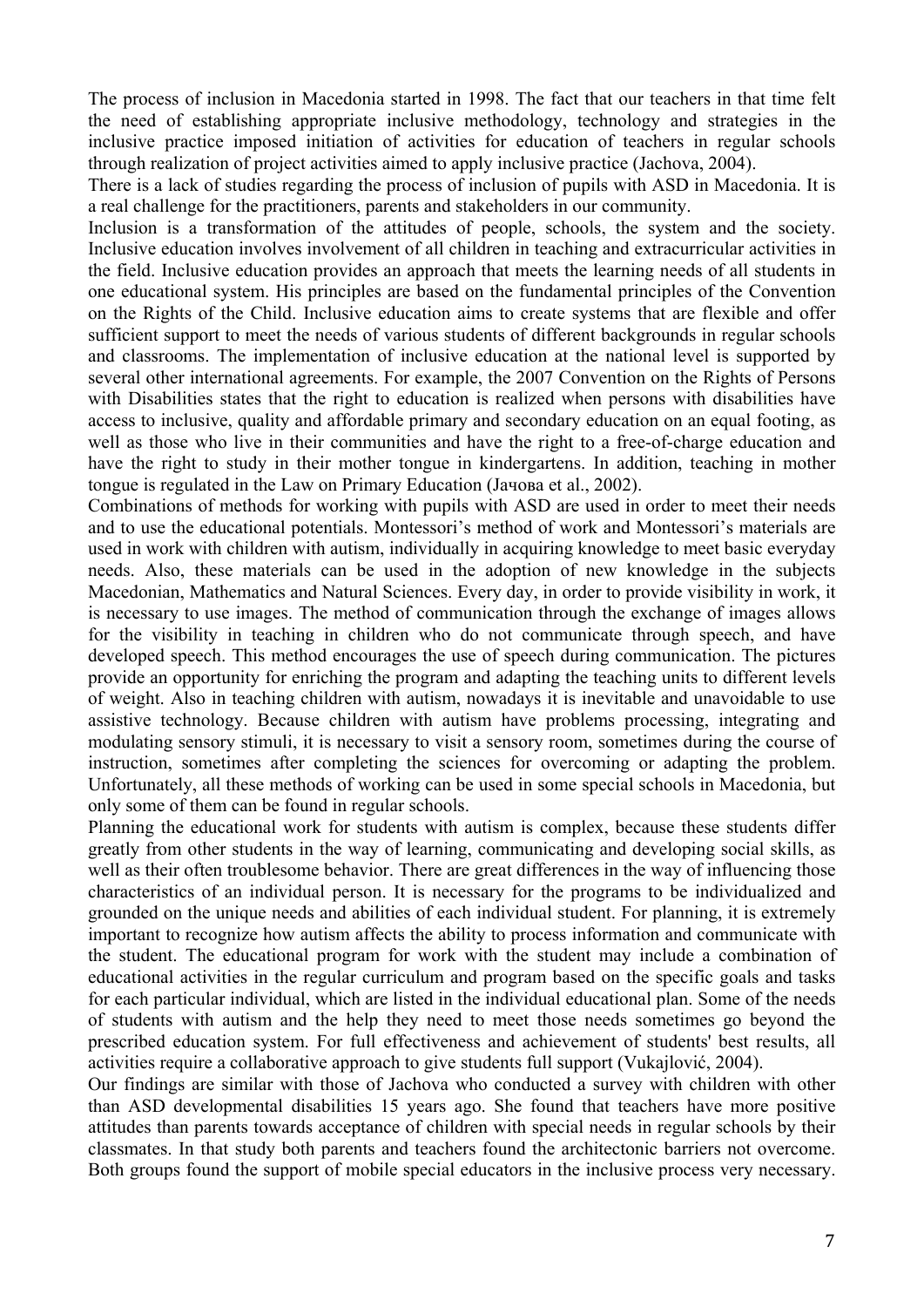Parents and teachers thought that the social community does not take enough care of children with special needs in Macedonia (Jachova, 2004).

Other study about inclusion of children with ASD was conducted on 79 municipalities in Macedonia by the office of Ombudsman in 2015. From the answers of 256 primary schools, the Ombudsman found that children with an ASD are included in the regular primary education, but not every school is prepared to provide adequate education for the child with autism, according to his needs. Schools are not staffed, spatially or materially equipped with the necessary teaching materials / auxiliary materials. On the other hand, teaching staff is not enough (in some schools it is not at all) trained to work with children with an autistic spectrum of disorder. The Ombudsman found that in 67 primary schools the number of children with autism included in the regular primary education ranged from 1-17 students. In addition, not all children are deployed in regular classes with other students. In some schools these children are in special classes for children with an autistic spectrum or in a classroom for children with special needs. A small number of schools have a special educator working only with children with autism. In most of the primary schools, the special education specialist is mobile (municipal) and covers several primary schools, either working generally with all children with special needs, including children with autism or working with children with autism once, two or three times in week, that is, not every day. There are also primary schools where autistic children work only with the teaching staff that keeps teaching for all students, although it is not adequately trained to work with these children. In some of the elementary schools, the parents of these children provide at their own expense a special teacher for working with their children, and there are cases when the parents themselves accompany the children during the classes. There are no trainings for the teaching staff for working with children with autism, which is why they mostly face problems with working with these children. As a result of insufficient expertise, the teaching staff can not adequately implement the educational process and overcome the difficulties in maintaining the concentration of these children during the teaching process. Then, establishing and maintaining communication with children with autism, etc., can not provide effective education for the child with autism. There is still no full sensitivity of the teaching staff on this issue, so there are teachers who refuse to work with children with an autistic spectrum of disorder and consider that children with ASD should not be part of the regular primary education, i.e. consider these children to enroll in special classes or in special primary schools. There is no full and continuous cooperation on school-parent/child relationships with an ASD, and the influence of the environment or the environment is also important whether or not the child with autism in some elementary school will be accepted (Ombudsman Office, 2015).

The philosophical movement of inclusive education has affected changes in educational policies with the support of schools, educators and parents of children with disabilities (Ferraioli and Harris, 2011). Despite of very few Macedonian studies about inclusion of children with special needs there are plenty of studies in the western world. In the following text some of them will be shown.

Avramidis and Norwich (2002) undertook a meta-analysis of peer-reviewed articles between 1984 and 2000 which examined teachers' attitudes towards inclusion in general. They reported that teachers were more positive towards the inclusion of students with mild physical disabilities such as sight, speech and hearing impediments, as opposed to students that presented with mental health, behavioural or learning disorders. This supported the findings of an earlier smaller scale metaanalysis into teachers' perceptions of mainstreaming from 1958 to 1995 (Scruggs and Mastropieri, 1996) that reported more positive attitudes towards the inclusion of students with mild disabilities than for students with more complex or severe disorders. The combined findings of these literature reviews summarize teachers' attitudes and beliefs regarding inclusion over a period of five decades: inclusion as a practical undertaking was viewed more favourably by teachers for students with mild physical disabilities than inclusion of students with more complex physical, intellectual or behavioural disorders.

These attitudes of partial inclusion were echoed in a fourteen nation United Nations Educational and Scientific Cultural Organisation (UNESCO) study (Bowman, 1986). The UNESCO study also noted that teachers espoused more positive attitudes towards inclusion in countries that operated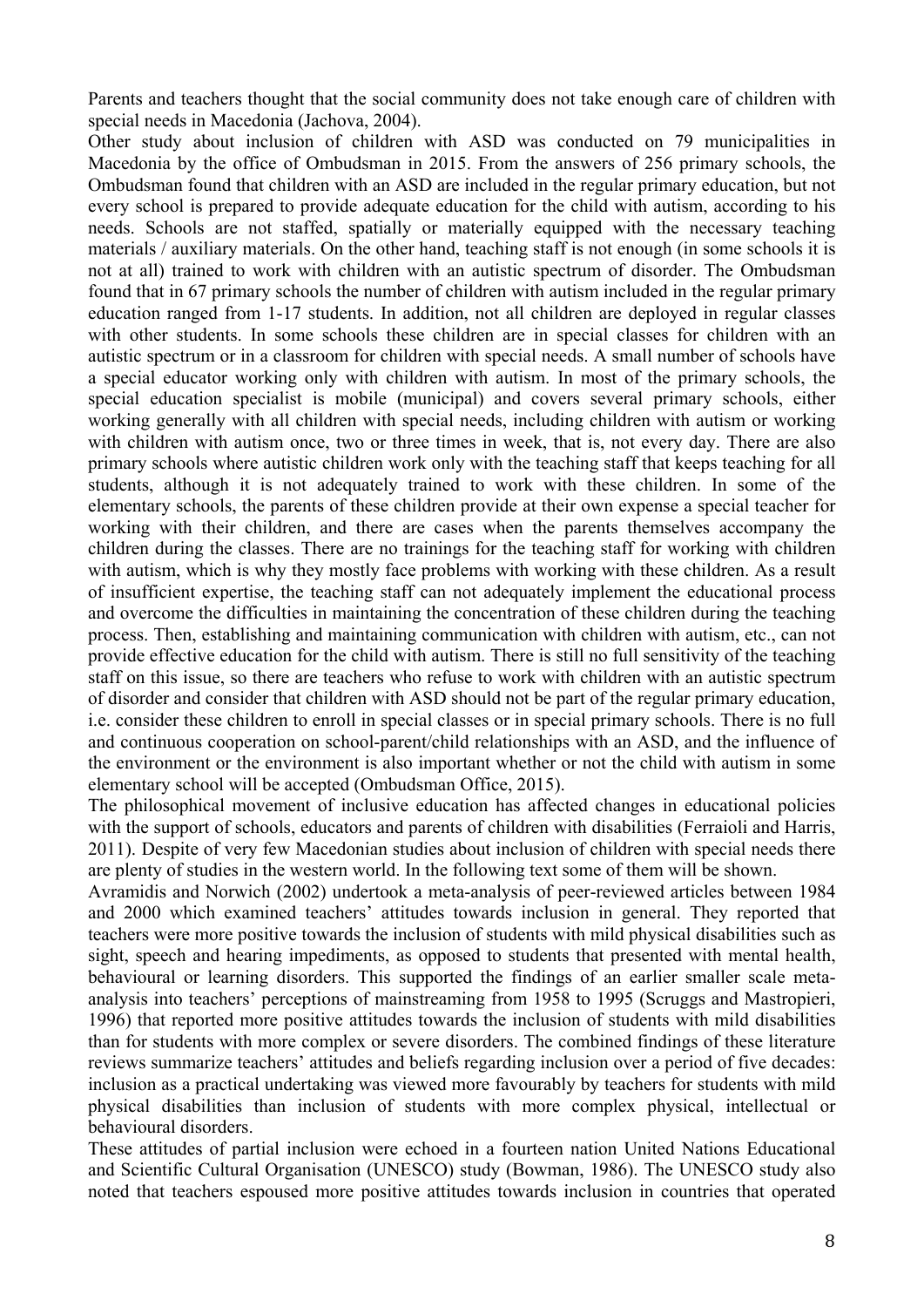within a highly integrated educational system, compared to their segregated education system counterparts. Worthy of note was the fact that teachers who espoused negative attitudes towards the inclusion of students with disabilities, did so mostly during an era where there existed high levels of segregation between mainstream and special education facilities (Avramidis and Norwich, 2002). These attitudes could then be considered as a reflection of the influences of the policies of the time which resulted in general education teachers receiving limited to no specialist training and possessing minimal, if any, experience of teaching students with a wider range of disabilities. The discussions within these studies highlighted two important influential factors regarding teachers' attitudes towards inclusion: 1. the degree of inclusive practices within each teachers' respective educational system, and 2. the specific nature of students' disabilities.

Inclusion for children with autism is important because education and socialization for children with autism is important. It can be argued that our failures to produce quality inclusion for these students are tantamount to our failures to provide them with a quality education. Our successes possess an analogous equivalency. With a concerted focus on relevant research and a diligent approach to application, combined with a philosophical commitment to optimal and socially inclusive outcomes, we can anticipate further progress in our efforts to support students with autism in appropriate educational settings. Children with autism can benefit from participation in inclusive classroom environments, and many experts assert that inclusion is a civil right and is responsible for nurturing appropriate social development. However, most children with autism require specialized supports to experience success in these educational contexts (Harrower & Dunlap, 2001).

One study in England found that children with ASD are not fully included in mainstream primary schools; they experience higher rates of exclusion, lower attainment and higher rates of bullying. In order to increase the inclusion of children with ASD in mainstream primary schools, teachers need to address the complexity and individuality of these children and adapt their strategies accordingly. The main barriers to educational and social inclusion are a lack of financial support and autism specific training for teachers (Daniels, 2015).

Inclusion within mainstream school may not be the best option for all children with ASD, depending upon their placement on the spectrum. Those at the lower end of the spectrum may require more specialized care that is not possible within mainstream schools. However, inclusion within mainstream schools is important for children with Asperger Syndrome, as they require the educational provision available within mainstream education. Therefore, the individual child must be considered. Children with Asperger Syndrome are in need of more support to aid their social inclusion as they experience higher levels of bullying (Reid and Batten, 2006). Upon saying this, the culture and attitudes towards difference needs to change and social inclusion needs to be improved. Children with ASD also need to be given the opportunities to improve their own social skills in order to develop the important friendships that will aid their social inclusion.

The findings of the newest Australian study suggest that within this sample of Australian primary schools teachers, attitudes towards the inclusion of students with ASD are generally highly positive. This would imply that teachers are committed to the inclusive principles contained within the Australian Standards for Disability Act (Australian Attorney General's Department, 2006). Therefore, the ongoing positive promotion of inclusive education should continue to support teachers' positive attitudes towards students with ASD in inclusive education environments. In this study in relation to ASD-specific training levels 39% of respondents reported they had not attended even a single workshop or in-service training sessions specifically addressing ASD. About 13% of respondents had attended one ASD-specific training session, with 49% of participants indicating they had attended more than one ASD-specific training workshop. Essentially just over half of the participants demonstrated little to no training addressing the specific needs of students with ASD. These figures suggest that a majority of the respondents possessed high levels of experience ( $n =$ 83) and low levels of training, with 41 respondents indicating they had never received any ASDspecific training (Garrad, Rayner & Pedersen, 2019). The low correlation demonstrated between levels of training and years of specific experience have on teachers' attitudes towards the inclusion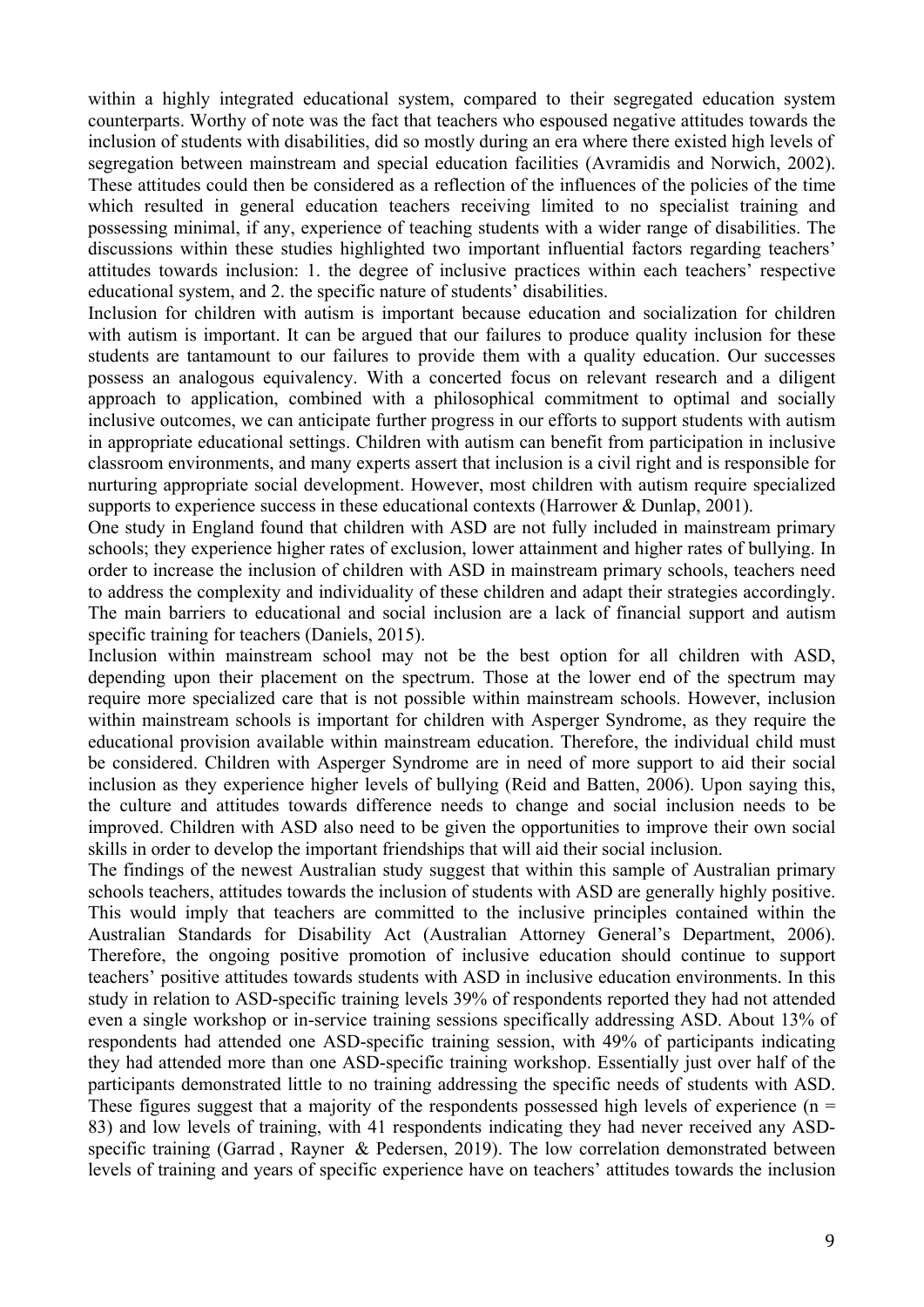of students with ASD, signifies there has been substantial improvement in attitudes towards the inclusion of students with ASD in general.

# **Conclusions**

Inclusion for children with autism is important because education and socialization for children with autism is important. A number of studies have demonstrated encouraging findings for some children with autism in some inclusive classrooms. The studies have explored and implemented a diverse technology of behavior analysis, with interventions ranging from antecedent manipulations to delayed contingencies, peer-mediated strategies and programs of self-management. Together, these studies provide a rich source of intervention options, and it is likely that one or more of the options could be used to improve the responding of any child identified as being in need of systematic support.

Results obtained from the survey indicate a lack of knowledge about ASD in many of the regular teachers. They are not sufficiently trained in the methods and techniques of work in these people that require great specificity and patience. Due to the specific problems and needs that they have, special conditions are needed for the work and application of special methods in different situations that unfortunately we do not have. These materials also require a specific organization of space and time. Such an organization is often disabled because of the large number of children in the class. This leads to negative attitudes about the inclusion of students with ASD. On the other hand, regular teaching provides excellent opportunities for learning children with autism by imitation from other children and creates conditions for spontaneous socialization, if there are conditions for it. The expert team shows, however, a higher level of knowledge and positive attitudes towards inclusion. We had good cooperation with the teachers during the research, which unfortunately can not be confirmed by the parents of these people. They are still closed and afraid to answer questions, they were often both aggressive and unprepared for cooperation and communication with me. So the conclusion is that we still do not have a solid basis for true inclusion. Teachers in regular schools, professional teams in the same should be the driving force of the complex process "inclusion". If it is invested in the basis, we will have real chances to build a system of successful inclusion for all children with developmental disabilities, as well as for children with ASD.

There is an increasingly urgent need for professionals working with students with ASD to have a full understanding of the exceptionality and its many complexities. Given the demands of the profession and of education curriculum in particular, and with the increasing prevalence of ASD, it is critical that professionals in the field of education increase their knowledge and understanding of ASD and that they be easily able to access the supports and resources required to meet the diverse needs of all students diagnosed with the disorder.

### **Future directions**

Next steps for improving the condition with inclusion in Macedonia could be: organizing compulsory trainings by special educators for acquainting the rest of the professional team (teacher, psychologist, etc.) with the characteristics of the specific needs of the persons with ASD and working with them. There is a need to organize meetings between the parents of children with neurotypical development and the parents of children with ASD by the teacher for advising on the importance of the inclusion of the children with ASD. Further steps are to organize children's workshops by a professional team that will have a heterogeneous composition among children with nuerotypical development and children with ASD, through which they will correct children's disagreements in communication and social interaction. The government should increase the financial resources in the schools in order to supply better and special teaching materials for children with autism. Society should adjust the space and the conditions in which the teaching takes place (removal of physical barriers, preparation of a special schedule of activities, devising specific forms of activities. Special educators and at the same time teachers as part of the professional team for successful inclusion, should follow the new trends in education by participating on the conferences and getting information from organizations dealing with children with autism. There is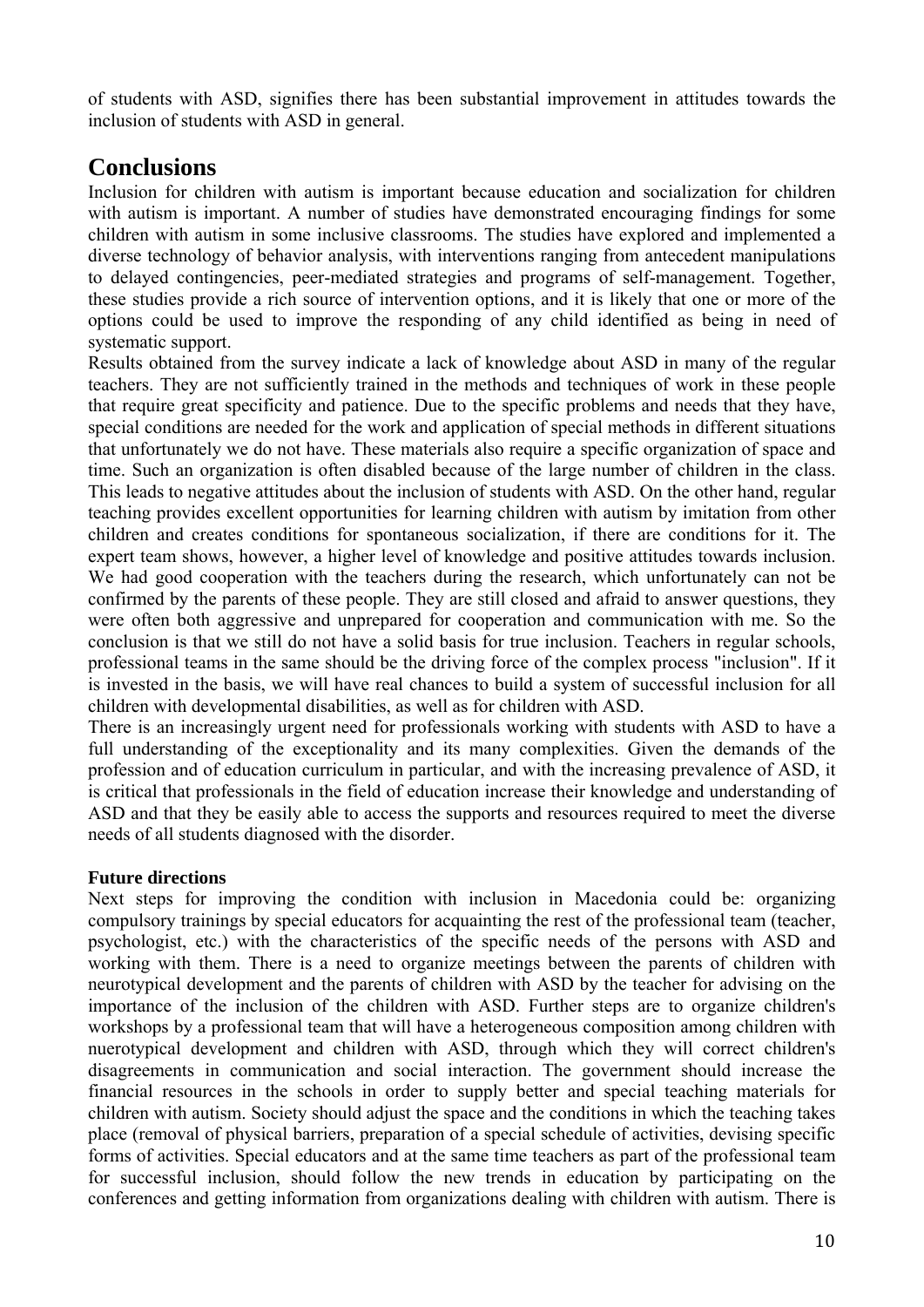also need of handbook - a teacher guide which will enable teachers to get to know the basic characteristics of children with ASD, tips on how to prepare the unit for accepting the child with ASD as an equal member of the school community. Teachers should establish a good realistic perspective that children with ASD can realistically achieve and work well with them as part of a team for successful inclusion. To take a broader perspective, our findings seem to indicate that even a small amount of "professional development" opportunity can have a measurable influence on the lives of both beginning teachers and, by extension, the students with ASD they will be required to teach in the fully integrated classroom. The next step will be to implement a study with the population that was specifically designed to engage (i.e., educational assistants, current teachers, special education teachers, resource teachers, school administrators, and school board personnel). Research is also needed at the systems level. Inclusion can only work well if the educational system (at the district, school building, and classroom levels) is designed to encourage and support its success. For instance, systems need to have workable strategies for delivering the ready availability of experts in autism and behavior analysis in inclusive classrooms, and the teachers responsible for implementing special strategies need to have adequate resources and social support, or they are

#### **Conflicts of interest**

The authors declare no potential conflicts of interest with respect to the research, authorship and/or publication of this article.

likely to burn out and fail to address the need for systematic interventions.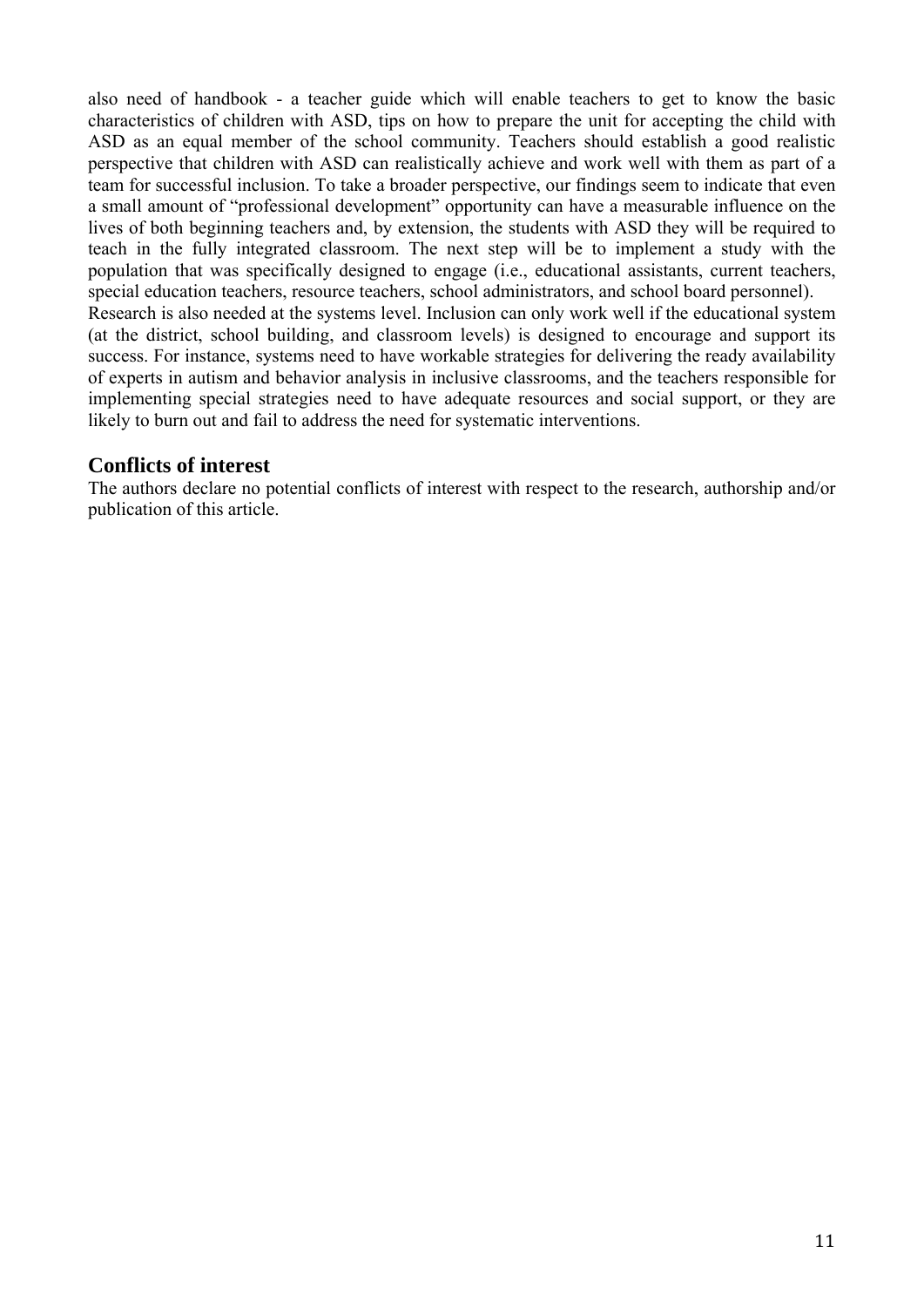# **References**

Avramidis, E., Bayliss, P., & Burden, R. (2000). A survey into mainstream teachers' attitudes towards the inclusion of children with special educational needs in the ordinary school in one Local Education Authority. *Educational Psychology: An International Journal of Experimental Educational Psychology* 20 (2), 191-211.

Avramidis, E. & Norwich, B. (2002). Teachers' attitudes towards integration / inclusion: a review of the literature. *European Journal of Special Needs Education*, 17 (2), pp. 129–47. https://doi.org/10.1080/08856250210129056.

Australian Attorney General's Department (2006). Disability Standards for Education 2005 Plus Guidance Notes. Sydney, NSW: Australian Attorney General's Department. Available from http://www.deewr.gov.au/schooling/Programs/Documents/Disability Standards for Education 20 05\_pdf. [Accessed 7 July 2019].

Bowman, I. (1986). Teacher training and the integration of handicapped pupils: some findings from a fourteen nation UNESCO study. *European Journal of Special Needs Education*, 1 (1), pp. 29–38. https://doi.org/10.1080/0885625860010105.

Briggs, S., (2012). *Inclusion and How to do it Meeting SEN in Primary Classrooms.* London: David Fulton Publishers.

Busby, R., Ingram, R., Bowron, R., Oliver, J. & Lyons, B. (2012). Teaching elementary children with autism: addressing teacher challenges and preparation needs. *Rural Educator*, 33 (2), 27–35.

Coman, D., Alessandri, M., Gutierrez, A., Novotny, S., Boyd, B., Hume, K., Sperry, L. & Odom, S. (2013). Commitment to classroom model philosophy and burnout symptoms among high fidelity teachers implementing preschool programs for children with autism spectrum disorders. *Journal of Autism and Developmental Disorders*, 43 (2), 345–60. https://doi.org/10.1007/s10803-012-1573-1.

Cumine, V., Dunlop, J. and Stevenson, G., (2010). *Autism in the early years: a practical guide.*  Oxon: Routledge.

Daniels, S. (2015). An Exploration of the Inclusion of Children with Autistic Spectrum Disorder in Mainstream Primary Schools.

Department for Education and Skills. (2006). *Permanent and fixed period exclusions from schools and exclusions appeals in England 2004/05*. Nottingham: DfES Publications.

Garrad , T.A., Rayner, C., & Pedersen, S. (2019). Attitudes of Australian primary school teachers towards the inclusion of students with autism spectrum disorders. *Journal of Research in Special Educational Needs*, 19 (1), 58–67. https://doi.org/10.1111/1471-3802.12424.

Harrower, J. K. (1999). Educational inclusion of children with severe disabilities. *Journal of Positive Behavior Interventions*, *1*, 215-230.

Ferraioli, S. J. & Harris, S. L. (2011). Effective educational inclusion of students on the autism spectrum. *Journal of Contemporary Psychotherapy*, 41 (1), 19–28. https://doi.org/10.1007/s10879- 010-9156-y.

Gibb, K., Tunbridge, D., Chua, A. and Frederickson, N., (2007). Pathways to Inclusion: Moving From Special School to Mainstream. *Educational Psychology in Practice,* [e-journal] 23 (2), pp. 109-127.

Harmes, L. (2015). More families appeal over autism provision. *BBC News,* [online] 3 February. Available at: http://www.bbc.co.uk/news/education-31111461 [Accessed 5 July 2019].

Harrower, K.J. & Dunlap, G. (2001). Including Children With Autism in General Education Classrooms. A Review of Effective Strategies. *Behavior Modification* 25 (5), 762-784.

Horrocks, J. L., White, G., & Roberts, L. (2008). Principals' attitudes regarding inclusion of children with autism in Pennsylvania public schools. *Journal of Autism and Developmental Disorders* 38, 1462-1473.

House of Commons Education and Skills Committee. (2006). *Special Educational Needs:Third Report of Session 2005-06*. London: The Stationary Office Limited.

Humphrey, N., 2008. Including all pupils with autistic spectrum disorders in mainstream schools. *Support for Learning*, [e-journal] 23 (1): 41-47.